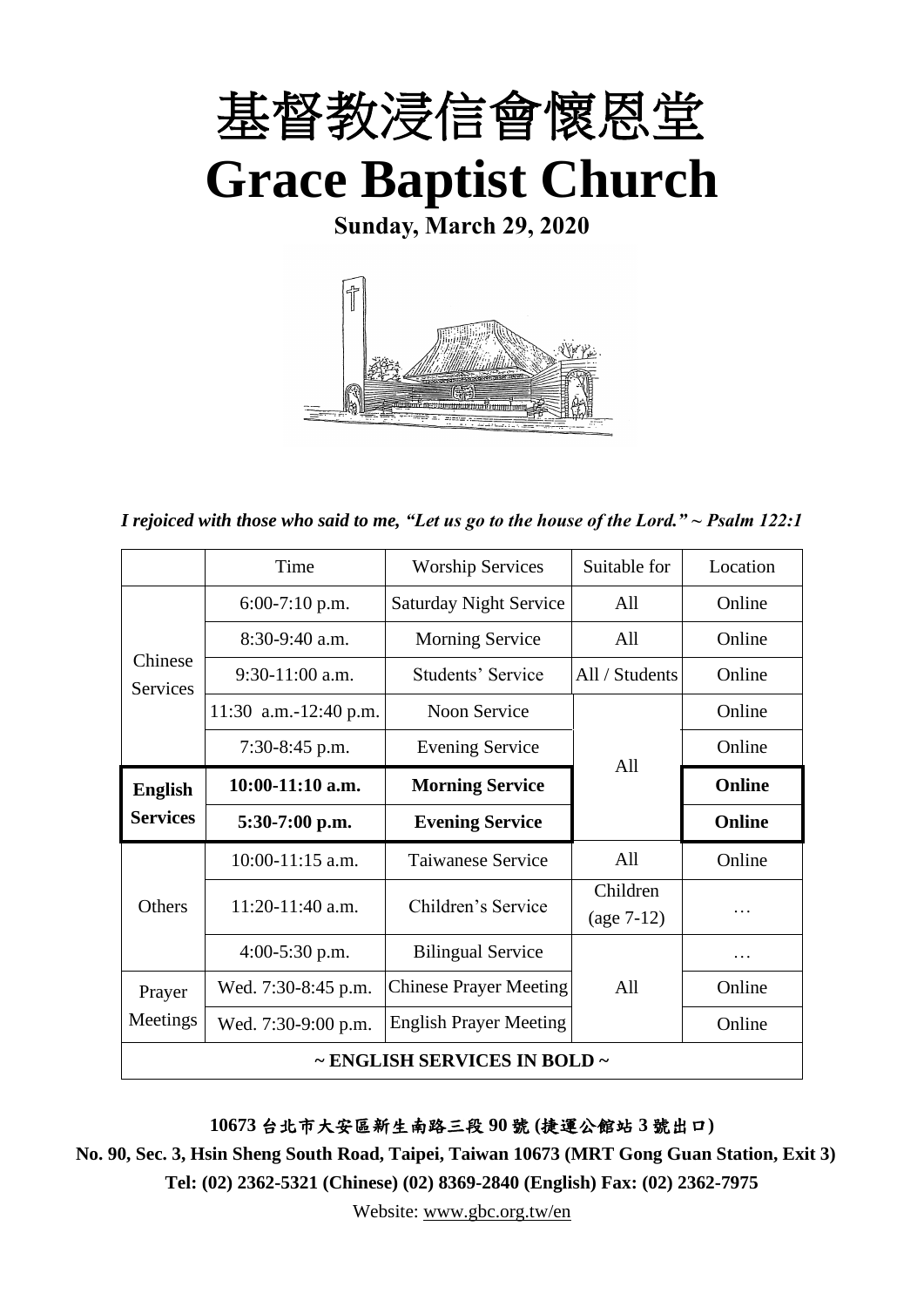**Welcome to Grace Baptist Church English Congregation. Thank you for choosing to worship with us and celebrate the glory of our Lord.**

|                          | Morning Worship Service – 10:00 a.m.<br>Sunday, March 29, 2020 (Online) |                             |
|--------------------------|-------------------------------------------------------------------------|-----------------------------|
| Prelude                  |                                                                         | Monica Kong                 |
| Greeting/Prayer          |                                                                         | Minister Kevin Wang         |
| Worship through Music    | "How Deep the Father's Love for Us"                                     |                             |
|                          | "You Alone Can Rescue"                                                  |                             |
| <b>Pastoral Prayer</b>   |                                                                         | <b>Pastor Nick Brideson</b> |
| Worship through Music    | "Give Me Jesus"                                                         | Minister Kevin Wang         |
|                          | "Speak, O Lord"                                                         |                             |
| <b>Offertory Prayer</b>  |                                                                         | <b>Pastor Nick Brideson</b> |
| Tithes and Offerings     |                                                                         |                             |
| Doxology                 |                                                                         |                             |
| Pray for Our Church      |                                                                         |                             |
| <b>Scripture Reading</b> | 1 Corinthians 6:9-20                                                    |                             |
| Message                  | Sanctified                                                              |                             |
| <b>Response Song</b>     | "Great Is Thy Faithfulness"                                             |                             |
| <b>Benediction</b>       |                                                                         |                             |
| Welcome                  |                                                                         |                             |
| Closing Song             |                                                                         | Minister Kevin Wang         |
| Postlude                 |                                                                         | Monica Kong                 |



**Our Vision Is to Spread the Gospel**

To achieve this, we aim:

1.To become a house of prayer 2.Through prayer, to build the body of Christ

3.From the body, to do the work of mission in Taipei, Taiwan, and neighboring countries

"*but you will receive power when the Holy Spirit has come upon you; and you shall be My witnesses both in Jerusalem, and in all Judea and Samaria, and even to the remotest part of the earth*." - Acts 1:8 (NASB)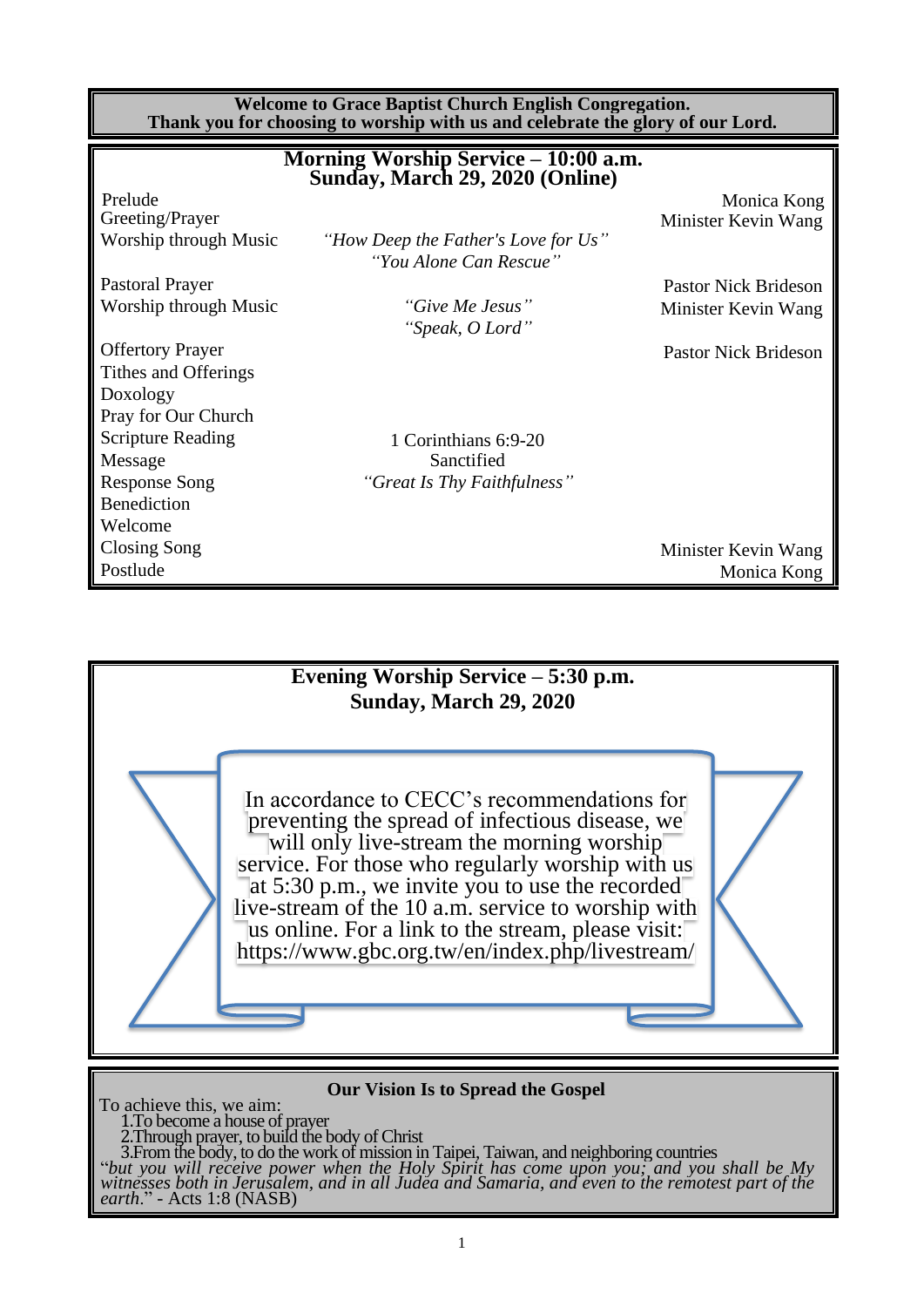### **Sermon Topic: Sanctified**

#### **Scripture: 1 Corinthians 6:9-20**

#### **Speaker: Pastor Nick Brideson March 29, 2020**

### **Scripture: 1 Corinthians 6:9-20 (NASB)**

 $9^9$  Or do you not know that the unrighteous will not inherit the kingdom of God? Do not be deceived; neither fornicators, nor idolaters, nor adulterers, nor effeminate, nor homosexuals, <sup>10</sup> nor thieves, nor the covetous, nor drunkards, nor revilers, nor swindlers, will inherit the kingdom of God.  $^{11}$  Such were some of you; but you were washed, but you were sanctified, but you were justified in the name of the Lord Jesus Christ and in the Spirit of our God.

 $12$  All things are lawful for me, but not all things are profitable. All things are lawful for me, but I will not be mastered by anything.  $^{13}$  Food is for the stomach and the stomach is for food, but God will do away with both of them. Yet the body is not for immorality, but for the Lord, and the Lord is for the body. <sup>14</sup> Now God has not only raised the Lord, but will also raise us up through His power.  $^{15}$  Do you not know that your bodies are members of Christ? Shall I then take away the members of Christ and make them members of a prostitute? May it never be!  $16$  Or do you not know that the one who joins himself to a prostitute is one body with her? For He says, "The two shall become one flesh." <sup>17</sup> But the one who joins himself to the Lord is one spirit with Him. <sup>18</sup> Flee immorality. Every other sin that a man commits is outside the body, but the immoral man sins against his own body.  $19$ Or do you not know that your body is a temple of the Holy Spirit who is in you, whom you have from God, and that you are not your own? <sup>20</sup> For you have been bought with a price: therefore glorify God in your body.

#### **Notes:**

 $\overline{\phantom{a}}$ 



### **Sermon Next Sunday,** *April 5***:**

| <b>Speaker</b>                                                            | <b>Topic</b> | <b>Bible Text</b>    |  |  |  |  |
|---------------------------------------------------------------------------|--------------|----------------------|--|--|--|--|
| <b>Pastor Nick Brideson</b>                                               | Eternal Life | Revelation 21 $& 22$ |  |  |  |  |
| Study the Bible text ahead and you will get more from the sermon. You are |              |                      |  |  |  |  |
| welcome to join one of the Sunday classes listed on page 5.               |              |                      |  |  |  |  |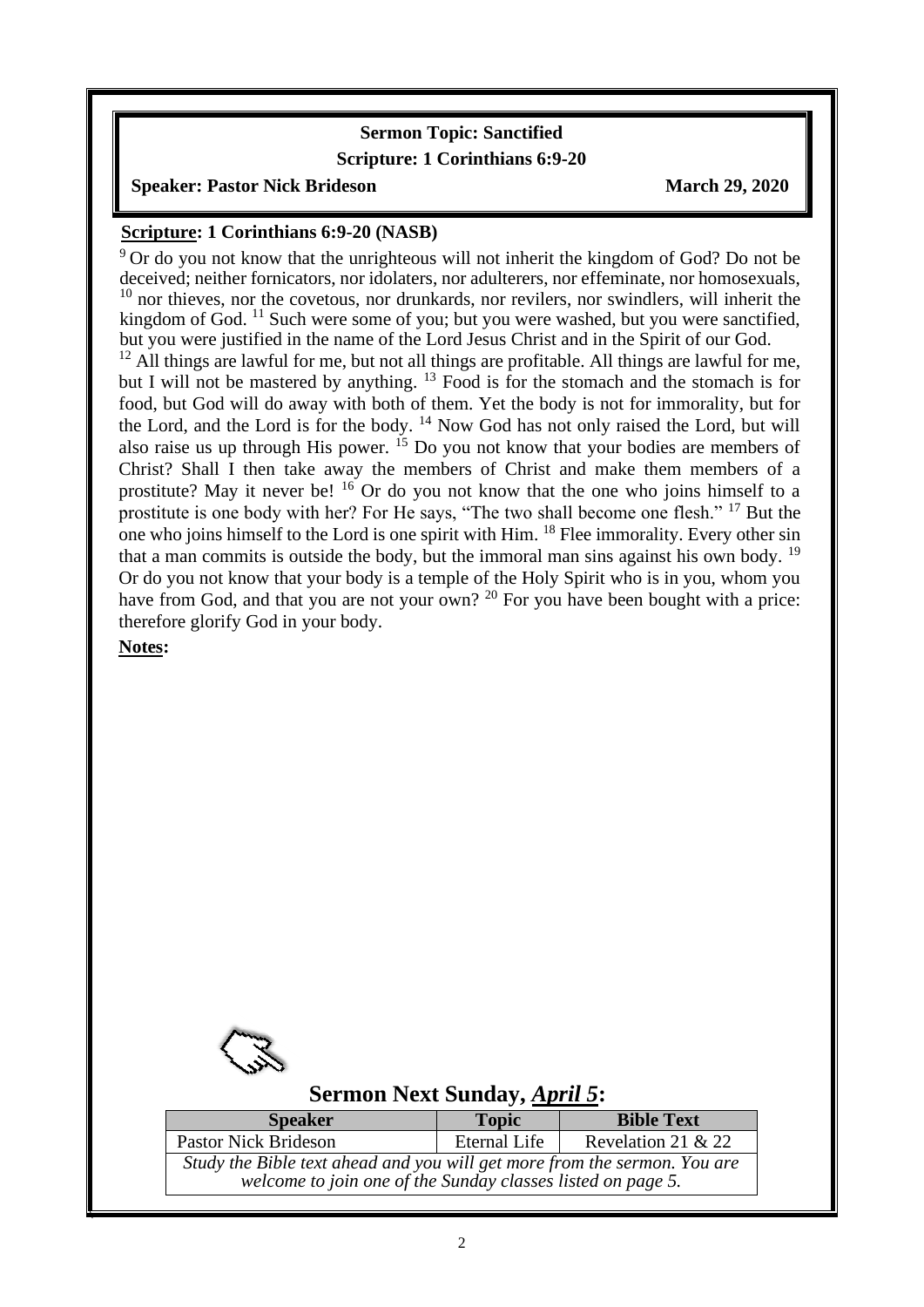# **Wednesday Night Prayer Meeting**

*"My house shall be called a house of prayer" (Matthew 21:13)* Let us be a church of prayer. Come and pray with brothers and sisters in Christ 7:30 - 9:00 p.m. every Wednesday. Although we usually meet in Room 301, **from March 26 to April 9, we will be meeting online via Zoom**. If you would like information on the Zoom meeting or if you have a prayer request, please contact Minister Priscilla Liao at [priscilla@gbc.org.tw.](mailto:priscilla@gbc.org.tw) Prayer Focus for this coming Wednesday:

| 1st Week                       | 2nd Week               | 3rd Week        | 4th Week | 5th Week  |
|--------------------------------|------------------------|-----------------|----------|-----------|
| <b>Caring/Healing/Families</b> | <b>Church Ministry</b> | <b>Missions</b> | The Lost | The World |

## **2020 Taitung VBS Mission Trip – Members Needed**

**When:** Aug. 18 - 22, 2020

**What:** VBS for Taitung children from Grades 1-6

**Training Sessions:** 4/19 (1:30 – 4:00 p.m.) and 5/10, 6/14, 7/12, 8/2, 8/16 (2:00 – 4:00 p.m.)

**Application Deadline: TODAY,** March 29, 2020

We are looking for applicants who are willing to share God's love to children. Team members will have to attend 6 training sessions to prepare. Those called by God to serve, please contact SueJenny by email: suejenny@gbc.org.tw.

# **2020 Vacation Bible School - Volunteers Needed**

*"CONCRETE & CRANES - Building on the Love of Jesus"*

**VBS camp:** July 20-24, 2020

For children aged: Kindergarten to 6<sup>th</sup> Grade (birthday before 2015/8/31)

**Morning Session ONLY:** 9:00 a.m. to 12:00 p.m.

**Family Day:** July 25<sup>th</sup> (Family Day is from 9:00 to 10:30 a.m.

followed by Tea Time starting at 10:30 a.m.)

# *Volunteers Needed:*

Due to the COVID-19 situation, our first planning/training meeting will be **April 26**. (Today's training meeting is cancelled.) Other meetings are: May 24 / June 28 / July 5 / July 19, March 22. Those

interested in registering as co-workers, please join our training and sign up at the meetings at 1:15 p.m. in Coleman Hall.

For more information, please contact VBS director Nadia Chen at [vbs2020@gbc.org.tw,](mailto:vbs2020@gbc.org.tw) or Minister Yalin Tseng at [yalintseng@gbc.org.tw.](mailto:yalintseng@gbc.org.tw)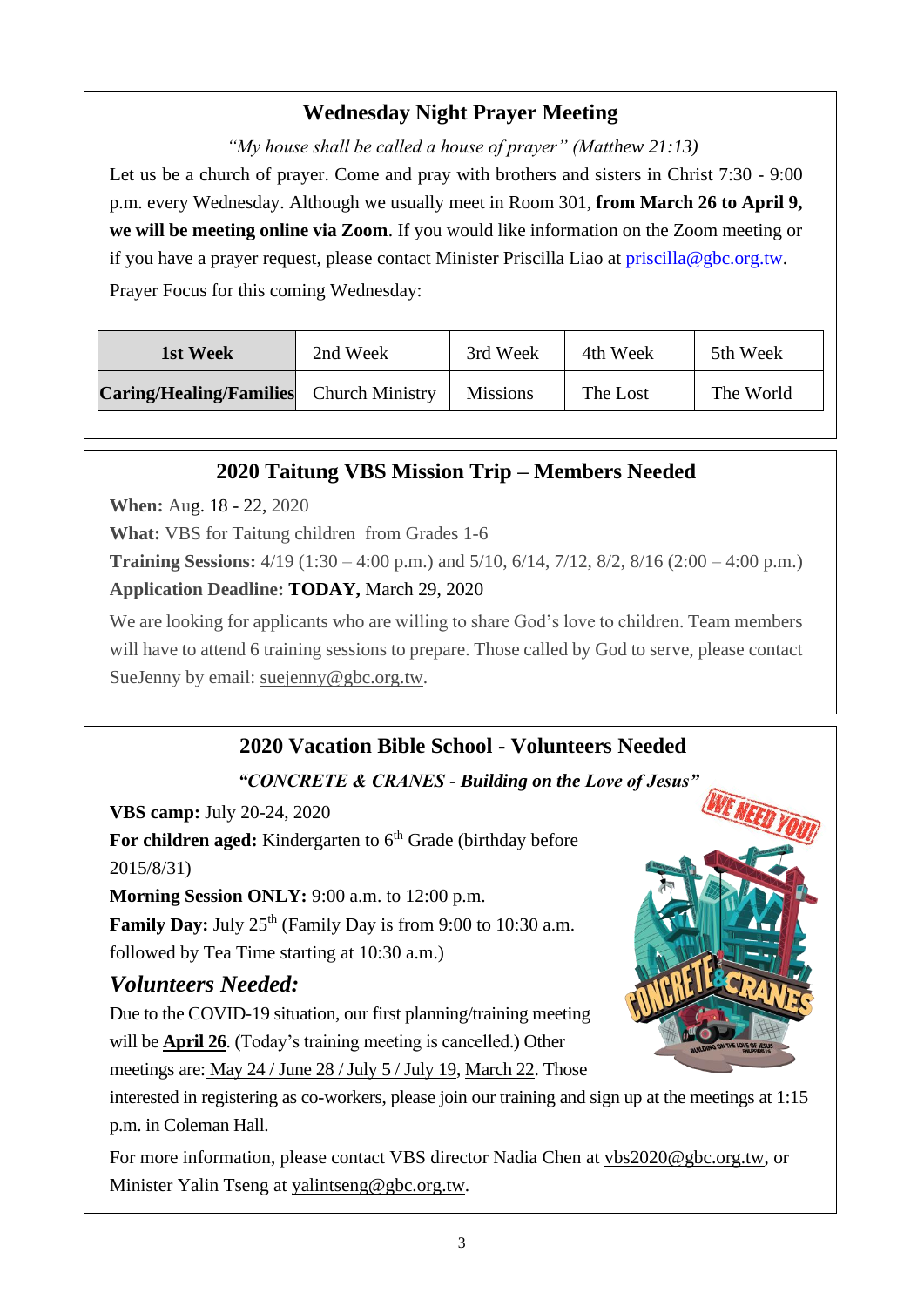### **COVID-19 PRECAUTIONS**

### **GBC Announcement**:

**New**

**Due to the COVID-19 situation, from March 26 to April 9, all church meetings and activities in GBC will be cancelled or held online. The measures that the church will apply after April 9 will be announced at a future date. If you have questions, please contact the staff.** 

**If you have been out of Taiwan in the last 14 days. you MUST self-quarantine for 14 days. (If you arrived in Taiwan on March 17, self-quarantine until March 31.). GBC welcomes you to join our worship via internet:**  [https://www.gbc.org.tw/en/index.php/livestream](https://www.gbc.org.tw/en/index.php/livestream/)

**Due to COVID-19, the following events are cancelled:** ■Good Friday Service ■Easter Sunrise Service ■Easter potlucks ■Baptism in April ■Child Dedication on Mothers' Day ★Please be aware of Taiwan's new visa regulations. (See website:

[https://www.mofa.gov.tw/en\)](https://www.mofa.gov.tw/en/)



# **Please check GBC website for updates at [www.gbc.org.tw/en](http://www.gbc.org.tw/en)**

# **Tax Receipts and Making Offerings**

GBC church office will send out annual offering/donation receipts for 2019 from **April 1 to April 20**. If you don't receive your receipt in the mail by then or have questions, please contact SueJenny at: [suejenny@gbc.org.tw.](mailto:suejenny@gbc.org.tw) If you want the receipt, please write your name time.

If you don't need a receipt, please put your offering in the offering bag directly without having to put it in an offering envelope.

### **Making Offerings during COVID-19**

Please be aware of the different ways to make offerings. Information on ways you can make offerings is available on the GBC websites:

In Chinese: www.gbc.org.tw/index.php/donation

In English: [www.gbc.org.tw/en/index.php/offering](http://www.gbc.org.tw/en/index.php/offering/)

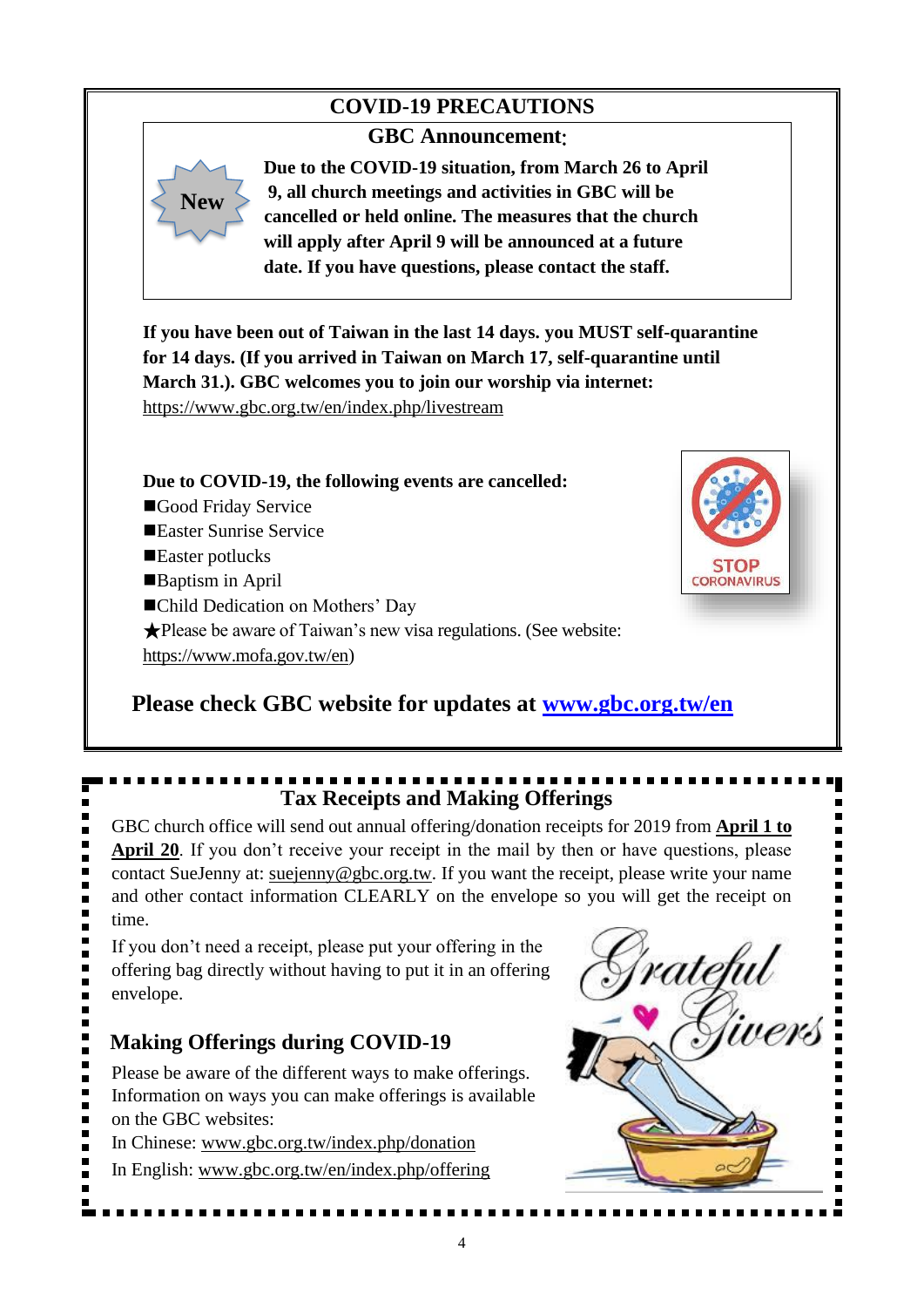| Sunday School Information -<br>YOU ARE ENCOURAGED TO JOIN A CLASS ONLINE |                                      |                                                                                               |  |  |  |  |
|--------------------------------------------------------------------------|--------------------------------------|-----------------------------------------------------------------------------------------------|--|--|--|--|
| <b>Class</b>                                                             | <b>Time</b>                          | Online classes available.<br>Contact the leader below by email<br>for online meeting details. |  |  |  |  |
| <b>Beginning Christian Life</b>                                          |                                      |                                                                                               |  |  |  |  |
| Alpha - new and non-Christians                                           | <b>Cancelled TODAY</b><br>11:45 a.m. |                                                                                               |  |  |  |  |
| Christianity 101 - required for<br>baptism                               | $11:30$ a.m.                         | Yuri Shih at: yuchen phone@hotmail.com                                                        |  |  |  |  |
| <b>Maturing Christians</b>                                               |                                      |                                                                                               |  |  |  |  |
|                                                                          | $9:00$ a.m.                          | Chien Ferng at: cferng@gmail.com                                                              |  |  |  |  |
| <b>Bible Studies for Life</b>                                            | 11:30 a.m.                           | 2 classes:<br>Chien Ferng at: cferng@gmail.com<br>Roy Treurnicht at: roytreur@gmail.com       |  |  |  |  |
|                                                                          | $2:00$ p.m.                          | Foua Xiong at: foua201@gmail.com                                                              |  |  |  |  |
|                                                                          | $4:00$ p.m.                          | Joel Morey at: joel.morey@yahoo.com                                                           |  |  |  |  |

Due to the COVID-19 situation some of the small group meetings are held online and some are cancelled. Please contact the leaders by email if you are interested in joining.

| <b>Small Groups</b>                                                                                                                                                                                                                             |                                            |                                                        |                           |  |  |
|-------------------------------------------------------------------------------------------------------------------------------------------------------------------------------------------------------------------------------------------------|--------------------------------------------|--------------------------------------------------------|---------------------------|--|--|
| <b>Type of Group!</b>                                                                                                                                                                                                                           | <b>Name</b>                                | Day/Time                                               | <b>Contact Emails</b>     |  |  |
| <b>Students</b>                                                                                                                                                                                                                                 | <b>International Students Group</b>        | Friday<br>$7:30 - 9:00$ pm                             | cesaledro57@gmail.com     |  |  |
| Couples/                                                                                                                                                                                                                                        | <b>Couples Group</b>                       | Sunday<br>$11:30$ am $- 1:00$ pm                       | alan.triciac@gmail.com    |  |  |
| Parenting                                                                                                                                                                                                                                       | Parenting Group                            | $\frac{2^{nd} \& 4^{th}$ Sunday<br>11:30 am - 12:30 pm | rod_syverson@hotmail.com  |  |  |
| Women                                                                                                                                                                                                                                           | Women's Breakfast Group                    | $2nd$ Saturday<br>$8:30 - 10:30$ am                    | foua201@gmail.com         |  |  |
| Language/<br>Nationality                                                                                                                                                                                                                        | <b>Indonesian Community Group</b>          | Sunday<br>11:30 am $- 12:45$ pm                        | sagitamaria@gmail.com     |  |  |
|                                                                                                                                                                                                                                                 | Salt & Light                               | Sunday<br>$1:30 - 3:00$ pm                             | paulhan2908@gmail.com     |  |  |
|                                                                                                                                                                                                                                                 | <b>Bilingual Interpretation Group</b>      | Sunday<br>$2:00 - 4:00$ pm                             | cfindler@yahoo.com        |  |  |
|                                                                                                                                                                                                                                                 | Crown of Beauty                            | Saturday<br>$2:00 - 4:00$ pm                           | clemence4261@gmail.com    |  |  |
| General                                                                                                                                                                                                                                         | <b>Thursday Night Bible</b><br>Study Group | Thursday<br>$7:30 - 9:00$ pm                           | rod_syverson@hotmail.com  |  |  |
|                                                                                                                                                                                                                                                 | NanGang Group                              | Friday<br>$7:00 - 9:30$ pm                             | sagitamaria@gmail.com     |  |  |
|                                                                                                                                                                                                                                                 | YungHe Bible Study Group                   | Friday<br>$7:00-8:30$ pm                               | yedukondaluster@gmail.com |  |  |
|                                                                                                                                                                                                                                                 | HsinChu Bible Study Group                  | Friday<br>$7:30 - 8:45$ pm                             | $r$ manlim@yahoo.com      |  |  |
| Ministry                                                                                                                                                                                                                                        | <b>Hospital Visitation Group</b>           | Thursday<br>$1:30 - 2:30$ pm                           | lou. amanda@gmail.com     |  |  |
| Evangelism<br>Personal Evangelism Group                                                                                                                                                                                                         |                                            | Thursday<br>$7:00 - 8:30$ p.m.                         | roytreur@gmail.com        |  |  |
| YOU ARE ENCOURAGED TO JOIN A SMALL GROUP                                                                                                                                                                                                        |                                            |                                                        |                           |  |  |
| If you need more information about a small group, please send your questions directly to the<br>email address provided above. If you are interested in starting a new group, please contact<br>Minister Priscilla Liao at priscilla@gbc.org.tw. |                                            |                                                        |                           |  |  |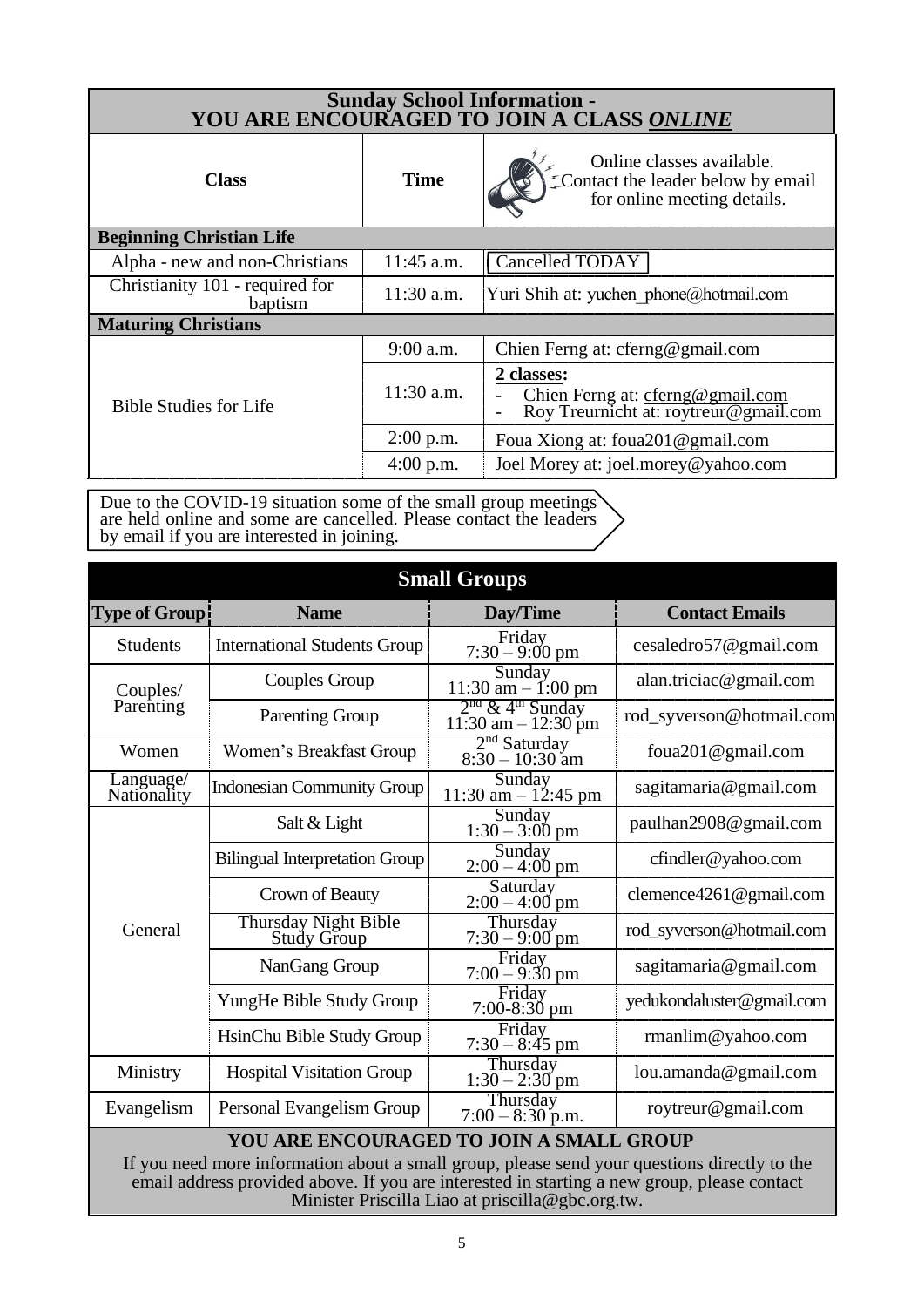|                                                                                                                                                                                                                                                                                                                                                                                                                                                                                                                                                                                                                                                                                                                                                                      |                                              |                                                                                                                                                                                                                                                                                                                                                                                                                       |                     | English Pastor: Nick Brideson                                  |                                                                                                                                                                                                                                                                                                                                                                                                     |                                                                                                                                                                                                                                                                      |
|----------------------------------------------------------------------------------------------------------------------------------------------------------------------------------------------------------------------------------------------------------------------------------------------------------------------------------------------------------------------------------------------------------------------------------------------------------------------------------------------------------------------------------------------------------------------------------------------------------------------------------------------------------------------------------------------------------------------------------------------------------------------|----------------------------------------------|-----------------------------------------------------------------------------------------------------------------------------------------------------------------------------------------------------------------------------------------------------------------------------------------------------------------------------------------------------------------------------------------------------------------------|---------------------|----------------------------------------------------------------|-----------------------------------------------------------------------------------------------------------------------------------------------------------------------------------------------------------------------------------------------------------------------------------------------------------------------------------------------------------------------------------------------------|----------------------------------------------------------------------------------------------------------------------------------------------------------------------------------------------------------------------------------------------------------------------|
| <b>Pastor Nick Brideson</b>                                                                                                                                                                                                                                                                                                                                                                                                                                                                                                                                                                                                                                                                                                                                          |                                              | Minister Priscilla Liao                                                                                                                                                                                                                                                                                                                                                                                               |                     |                                                                | Minister Kevin Wang                                                                                                                                                                                                                                                                                                                                                                                 |                                                                                                                                                                                                                                                                      |
| <b>Adult Education</b><br>AM Worship<br>/Mission                                                                                                                                                                                                                                                                                                                                                                                                                                                                                                                                                                                                                                                                                                                     |                                              |                                                                                                                                                                                                                                                                                                                                                                                                                       |                     | Children's                                                     | PM Worship                                                                                                                                                                                                                                                                                                                                                                                          | Youth/Fellowship                                                                                                                                                                                                                                                     |
| <b>Adult Education</b><br><b>Morning Music</b><br>Nick Brideson<br>Cherrie Gow Lim<br>nick@gbc.org.tw<br>cvgow@yahoo.com<br><b>Foreign Mission:</b><br><b>Morning Greeters</b><br><b>Medical/Dental Team</b><br>Chien Ferng<br>cferng@gmail.com<br>Armand Lim<br>rmanlim@yahoo.com<br><b>Adult Choir</b><br><b>VBS</b> Team<br><b>Hand Bell Choir</b><br>Priscilla Liao<br>Juliet Jao<br>priscilla@gbc.org.tw<br>lenyinjao@gmail.com<br><b>Taiwan Mission:</b><br><b>Hallel Singers</b><br>Cherrie Gow Lim<br><b>TaiTung Team</b><br>Cherrie Gow Lim<br>cvgow@yahoo.com<br>cvgow@yahoo.com<br><b>Morning Fellowship Tea</b><br><b>Orphanage Ministry</b><br>Yuri Shih<br>Julie Chen<br>yuchen phone@hotmail.com<br>yuling0914@gmail.com<br><b>Morning Multimedia</b> |                                              | Education/Caring<br><b>Cryroom Ministry</b><br>Abby Tu<br>abbbytu@gmail.com<br>Preschool<br>Joanna Peng<br>Joanna1285@hotmail.com<br><b>AWANA Spark Group</b><br><b>Crystal Turner</b><br>elisayeh@yahoo.com<br><b>AWANA T&amp;T Group</b><br>Ming Lai<br>minglai88@gmail.com<br><b>Prayer Ministry</b><br>Priscilla Liao<br>priscilla@gbc.org.tw<br><b>Hospital Visitation</b><br>Amanda Lou<br>lou.amanda@gmail.com |                     |                                                                | <b>Evening Music Team</b><br>Alex Chen /Renee Yang<br>gbceworshipteam@gmail.com<br><b>Evening Greeters</b><br>Vicky Kuo<br>asiaglobe999@gmail.com<br><b>Evening Multimedia</b><br><b>Jusak Tandean</b><br>jtandean@yahoo.com<br><b>Evening Tea / Baptism</b><br><b>Celebration Fellowship</b><br>Michelle Cheng<br>yealincheng@yahoo.com<br><b>Baptism Support</b><br>Aline Kao<br>aline@gbc.org.tw | <b>Trinity Youth</b><br>(Grade 7 and above)<br>Grant & Kirsten<br><b>Burgess</b><br>grantburgess@live.co.<br>za<br><b>Mabuhay</b><br>Fellowship<br>Ava Zamora<br>avazam@yahoo.com<br><b>Small Groups</b><br>-Youth<br>-Students<br>-Couples<br>-Parenting<br>-Family |
| <b>Evergreen Fellowship</b><br>Winnie Liang<br>wistlesliang@hotmail.com                                                                                                                                                                                                                                                                                                                                                                                                                                                                                                                                                                                                                                                                                              | Vicky Lin<br>gbcmorningmedia@gmail.com       |                                                                                                                                                                                                                                                                                                                                                                                                                       | <b>Small Groups</b> | -Women<br>-General<br>-Ministry<br>-Nationality<br>-Evangelism |                                                                                                                                                                                                                                                                                                                                                                                                     |                                                                                                                                                                                                                                                                      |
| <b>Secretarial staff:</b>                                                                                                                                                                                                                                                                                                                                                                                                                                                                                                                                                                                                                                                                                                                                            |                                              |                                                                                                                                                                                                                                                                                                                                                                                                                       | Deacon              |                                                                | <b>Alternate Deacon</b>                                                                                                                                                                                                                                                                                                                                                                             |                                                                                                                                                                                                                                                                      |
| SueJenny Hsu<br>suejenny@gbc.org.tw                                                                                                                                                                                                                                                                                                                                                                                                                                                                                                                                                                                                                                                                                                                                  | Stella Chen (part-time)<br>stella@gbc.org.tw |                                                                                                                                                                                                                                                                                                                                                                                                                       |                     | Michael Huang<br>mhuang500@yahoo.com                           |                                                                                                                                                                                                                                                                                                                                                                                                     | Armand Lim<br>rmanlim@yahoo.com                                                                                                                                                                                                                                      |
|                                                                                                                                                                                                                                                                                                                                                                                                                                                                                                                                                                                                                                                                                                                                                                      |                                              |                                                                                                                                                                                                                                                                                                                                                                                                                       |                     |                                                                | <b>English Congregation Participation &amp; GBC Staff Information</b>                                                                                                                                                                                                                                                                                                                               |                                                                                                                                                                                                                                                                      |
| 2020.03.22                                                                                                                                                                                                                                                                                                                                                                                                                                                                                                                                                                                                                                                                                                                                                           |                                              | <b>Attendance</b>                                                                                                                                                                                                                                                                                                                                                                                                     |                     | <b>Offerings</b>                                               | <b>GBC Staff Contacts</b>                                                                                                                                                                                                                                                                                                                                                                           |                                                                                                                                                                                                                                                                      |
| <b>Morning Service</b>                                                                                                                                                                                                                                                                                                                                                                                                                                                                                                                                                                                                                                                                                                                                               |                                              | 141                                                                                                                                                                                                                                                                                                                                                                                                                   |                     | 176,408                                                        | <b>Peter Wu</b>                                                                                                                                                                                                                                                                                                                                                                                     |                                                                                                                                                                                                                                                                      |
| Morning Service -<br>online weekly views<br>Children Service                                                                                                                                                                                                                                                                                                                                                                                                                                                                                                                                                                                                                                                                                                         |                                              | 481                                                                                                                                                                                                                                                                                                                                                                                                                   |                     | .                                                              | <b>Senior Pastor</b><br><b>David Kong</b><br><b>Assistant Senior Pastor</b><br><b>Hsiao Yen Shen</b>                                                                                                                                                                                                                                                                                                |                                                                                                                                                                                                                                                                      |
| <b>Evening Service</b>                                                                                                                                                                                                                                                                                                                                                                                                                                                                                                                                                                                                                                                                                                                                               |                                              | .                                                                                                                                                                                                                                                                                                                                                                                                                     |                     | .<br>23,124                                                    | $(02)$ 2362-5321 #113                                                                                                                                                                                                                                                                                                                                                                               | Director of Administration Office                                                                                                                                                                                                                                    |
|                                                                                                                                                                                                                                                                                                                                                                                                                                                                                                                                                                                                                                                                                                                                                                      |                                              | 71                                                                                                                                                                                                                                                                                                                                                                                                                    |                     |                                                                | <b>GBC English Staff Contacts</b>                                                                                                                                                                                                                                                                                                                                                                   |                                                                                                                                                                                                                                                                      |
| <b>Wednesday Prayer Meeting</b><br>Preschool                                                                                                                                                                                                                                                                                                                                                                                                                                                                                                                                                                                                                                                                                                                         |                                              | 18<br>.                                                                                                                                                                                                                                                                                                                                                                                                               |                     | .<br>.                                                         | <b>Nick Brideson</b><br><b>English Pastor</b><br>nick@gbc.org.tw                                                                                                                                                                                                                                                                                                                                    |                                                                                                                                                                                                                                                                      |
| Sunday                                                                                                                                                                                                                                                                                                                                                                                                                                                                                                                                                                                                                                                                                                                                                               | Children                                     | $\cdots$                                                                                                                                                                                                                                                                                                                                                                                                              |                     | .                                                              | Priscilla Liao                                                                                                                                                                                                                                                                                                                                                                                      |                                                                                                                                                                                                                                                                      |
| School<br>Classes                                                                                                                                                                                                                                                                                                                                                                                                                                                                                                                                                                                                                                                                                                                                                    | Youth                                        | .                                                                                                                                                                                                                                                                                                                                                                                                                     |                     | .                                                              | <b>English Minister</b><br>priscilla@gbc.org.tw                                                                                                                                                                                                                                                                                                                                                     |                                                                                                                                                                                                                                                                      |
|                                                                                                                                                                                                                                                                                                                                                                                                                                                                                                                                                                                                                                                                                                                                                                      | Adult                                        | 54                                                                                                                                                                                                                                                                                                                                                                                                                    |                     | .                                                              | <b>Kevin Wang</b><br>English Minister                                                                                                                                                                                                                                                                                                                                                               |                                                                                                                                                                                                                                                                      |
| <b>Small Groups</b>                                                                                                                                                                                                                                                                                                                                                                                                                                                                                                                                                                                                                                                                                                                                                  |                                              | 53                                                                                                                                                                                                                                                                                                                                                                                                                    |                     | .                                                              | $\vec{key}$ in@gbc.org.tw<br><b>SueJenny Hsu</b>                                                                                                                                                                                                                                                                                                                                                    |                                                                                                                                                                                                                                                                      |
| Choir                                                                                                                                                                                                                                                                                                                                                                                                                                                                                                                                                                                                                                                                                                                                                                |                                              |                                                                                                                                                                                                                                                                                                                                                                                                                       |                     | .                                                              | English Secretary<br>suejenny@gbc.org.tw<br>(02) 2362-5321 #136                                                                                                                                                                                                                                                                                                                                     |                                                                                                                                                                                                                                                                      |
| Music                                                                                                                                                                                                                                                                                                                                                                                                                                                                                                                                                                                                                                                                                                                                                                | <b>Hallel Singers</b>                        | 17                                                                                                                                                                                                                                                                                                                                                                                                                    |                     | .                                                              | <b>Stella Chen</b>                                                                                                                                                                                                                                                                                                                                                                                  |                                                                                                                                                                                                                                                                      |
|                                                                                                                                                                                                                                                                                                                                                                                                                                                                                                                                                                                                                                                                                                                                                                      | Handbell                                     | .                                                                                                                                                                                                                                                                                                                                                                                                                     |                     | .                                                              | Part-time Secretary                                                                                                                                                                                                                                                                                                                                                                                 |                                                                                                                                                                                                                                                                      |
| Mabuhay Fellowship                                                                                                                                                                                                                                                                                                                                                                                                                                                                                                                                                                                                                                                                                                                                                   |                                              | 1                                                                                                                                                                                                                                                                                                                                                                                                                     |                     |                                                                | stella@gbc.org.tw<br>(02) 2362-5321 #132                                                                                                                                                                                                                                                                                                                                                            |                                                                                                                                                                                                                                                                      |
|                                                                                                                                                                                                                                                                                                                                                                                                                                                                                                                                                                                                                                                                                                                                                                      |                                              |                                                                                                                                                                                                                                                                                                                                                                                                                       |                     |                                                                |                                                                                                                                                                                                                                                                                                                                                                                                     |                                                                                                                                                                                                                                                                      |

# **English Congregation Leaders**

*~ For information on other GBC participation and staff, see Chinese bulletin ~*

Ι.